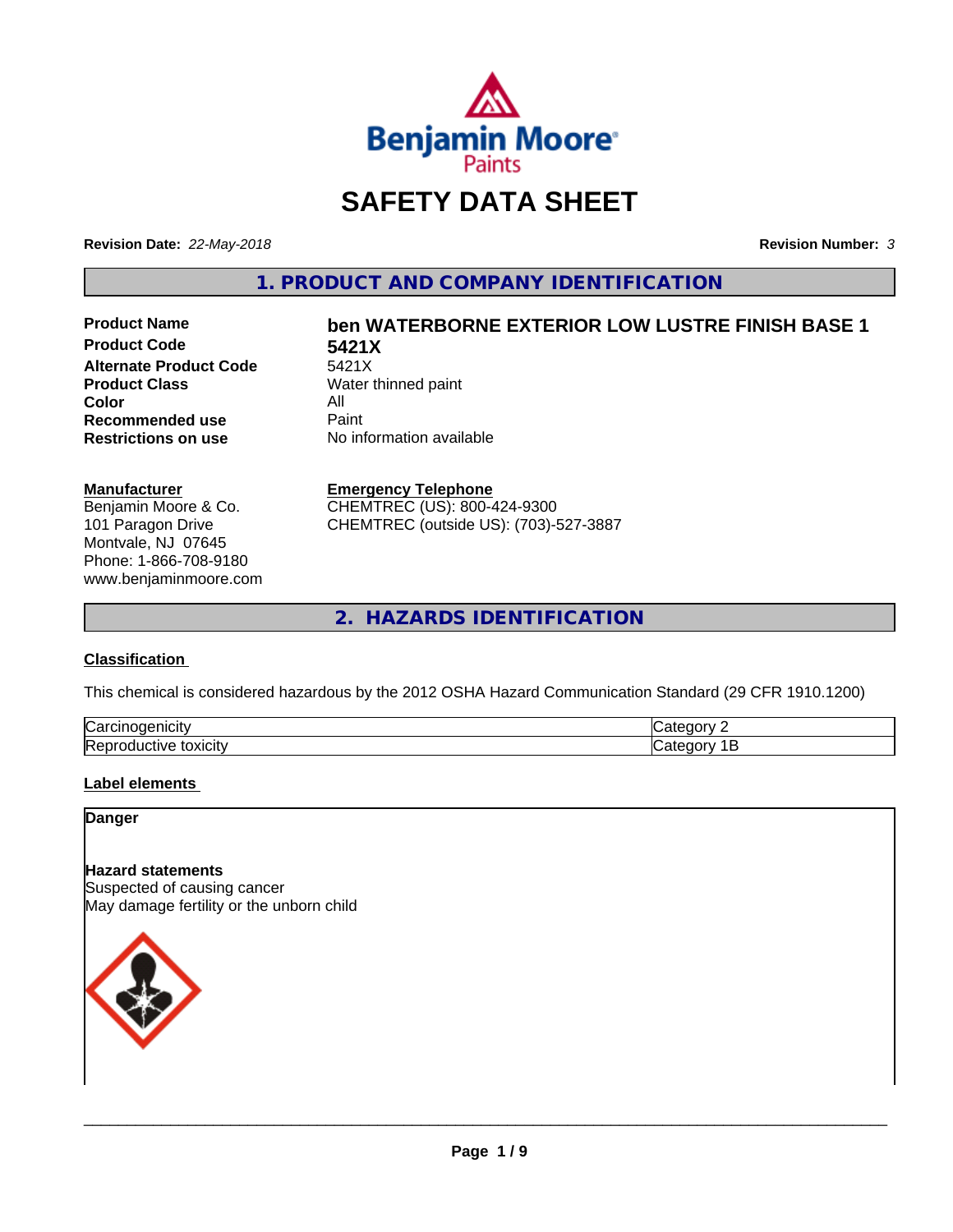**Appearance** liquid **Contract Contract Contract Contract Contract Contract Contract Contract Contract Contract Contract Contract Contract Contract Contract Contract Contract Contract Contract Contract Contract Contract Con** 

#### **Precautionary Statements - Prevention**

Obtain special instructions before use Do not handle until all safety precautions have been read and understood Use personal protective equipment as required

#### **Precautionary Statements - Response**

IF exposed or concerned: Get medical advice/attention

#### **Precautionary Statements - Storage**

Store locked up

**Precautionary Statements - Disposal** Dispose of contents/container to an approved waste disposal plant

#### **Hazards not otherwise classified (HNOC)**

Not applicable

#### **Other information**

No information available

### **3. COMPOSITION INFORMATION ON COMPONENTS**

\_\_\_\_\_\_\_\_\_\_\_\_\_\_\_\_\_\_\_\_\_\_\_\_\_\_\_\_\_\_\_\_\_\_\_\_\_\_\_\_\_\_\_\_\_\_\_\_\_\_\_\_\_\_\_\_\_\_\_\_\_\_\_\_\_\_\_\_\_\_\_\_\_\_\_\_\_\_\_\_\_\_\_\_\_\_\_\_\_\_\_\_\_

| <b>Chemical name</b>                       | CAS No.    | Weight-% |
|--------------------------------------------|------------|----------|
| Titanium dioxide                           | 13463-67-7 | 20       |
| Kaolin                                     | 1332-58-7  |          |
| Zinc oxide                                 | 1314-13-2  |          |
| Sodium C14-C16 olefin sulfonate            | 68439-57-6 | 0.5      |
| 1-Methyl-2-pyrrolidinone                   | 872-50-4   | 0.5      |
| Urea, N-(3,4-dichlorophenyl)-N,N-dimethyl- | 330-54-1   | 0.5      |

## **4. FIRST AID MEASURES General Advice** No hazards which require special first aid measures. **Eye Contact** Rinse thoroughly with plenty of water for at least 15 minutes and consult a physician. **Skin Contact** Wash off immediately with soap and plenty of water while removing all contaminated clothes and shoes. **Inhalation** Move to fresh air. If symptoms persist, call a physician. **Ingestion Example 2** Clean mouth with water and afterwards drink plenty of water. Consult a physician if necessary. **Most Important Symptoms/Effects** None known. **Notes To Physician** Treat symptomatically.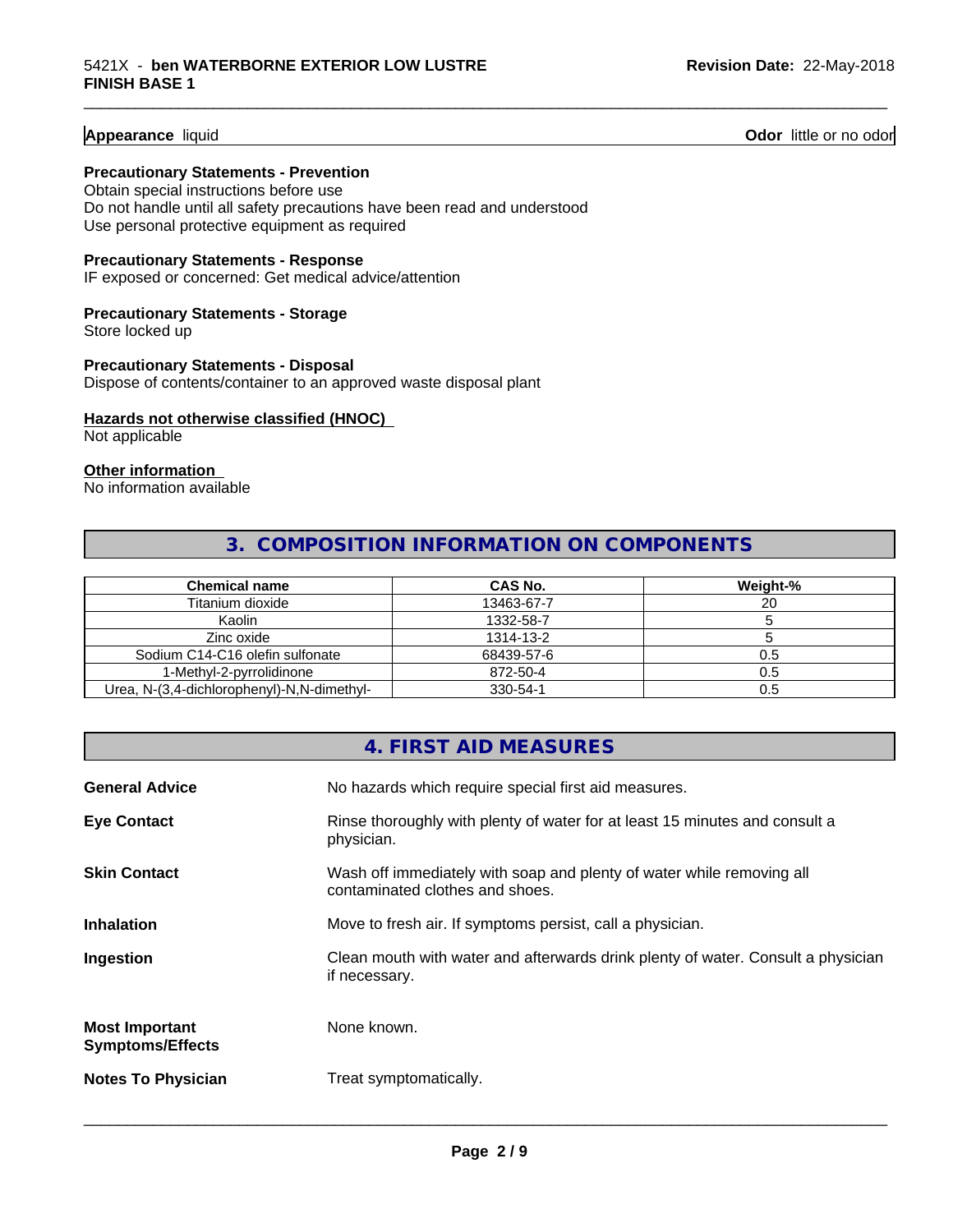### **5. FIRE-FIGHTING MEASURES**

\_\_\_\_\_\_\_\_\_\_\_\_\_\_\_\_\_\_\_\_\_\_\_\_\_\_\_\_\_\_\_\_\_\_\_\_\_\_\_\_\_\_\_\_\_\_\_\_\_\_\_\_\_\_\_\_\_\_\_\_\_\_\_\_\_\_\_\_\_\_\_\_\_\_\_\_\_\_\_\_\_\_\_\_\_\_\_\_\_\_\_\_\_

| <b>Suitable Extinguishing Media</b>                                              | Use extinguishing measures that are appropriate to local<br>circumstances and the surrounding environment.                                   |  |
|----------------------------------------------------------------------------------|----------------------------------------------------------------------------------------------------------------------------------------------|--|
| <b>Protective Equipment And Precautions For</b><br><b>Firefighters</b>           | As in any fire, wear self-contained breathing apparatus<br>pressure-demand, MSHA/NIOSH (approved or equivalent)<br>and full protective gear. |  |
| <b>Specific Hazards Arising From The Chemical</b>                                | Closed containers may rupture if exposed to fire or<br>extreme heat.<br>No.<br>No.                                                           |  |
| <b>Sensitivity To Mechanical Impact</b>                                          |                                                                                                                                              |  |
| <b>Sensitivity To Static Discharge</b>                                           |                                                                                                                                              |  |
| <b>Flash Point Data</b><br>Flash Point (°F)<br>Flash Point (°C)<br><b>Method</b> | Not applicable<br>Not applicable<br>Not applicable                                                                                           |  |
| <b>Flammability Limits In Air</b>                                                |                                                                                                                                              |  |
| Lower flammability limit:<br><b>Upper flammability limit:</b>                    | Not applicable<br>Not applicable                                                                                                             |  |
| Flammability: 0<br>Health: 1<br>NFPA                                             | <b>Instability: 0</b><br><b>Special: Not Applicable</b>                                                                                      |  |
| <b>NFPA Legend</b><br>0 - Not Hazardous<br>1 - Slightly                          |                                                                                                                                              |  |

- 
- 2 Moderate
- 3 High
- 4 Severe

*The ratings assigned are only suggested ratings, the contractor/employer has ultimate responsibilities for NFPA ratings where this system is used.*

*Additional information regarding the NFPA rating system is available from the National Fire Protection Agency (NFPA) at www.nfpa.org.*

#### **6. ACCIDENTAL RELEASE MEASURES**

| <b>Personal Precautions</b>      | Avoid contact with skin, eyes and clothing. Ensure adequate ventilation.                             |
|----------------------------------|------------------------------------------------------------------------------------------------------|
| <b>Other Information</b>         | Prevent further leakage or spillage if safe to do so.                                                |
| <b>Environmental precautions</b> | See Section 12 for additional Ecological Information.                                                |
| <b>Methods for Cleaning Up</b>   | Soak up with inert absorbent material. Sweep up and shovel into suitable<br>containers for disposal. |

#### **7. HANDLING AND STORAGE**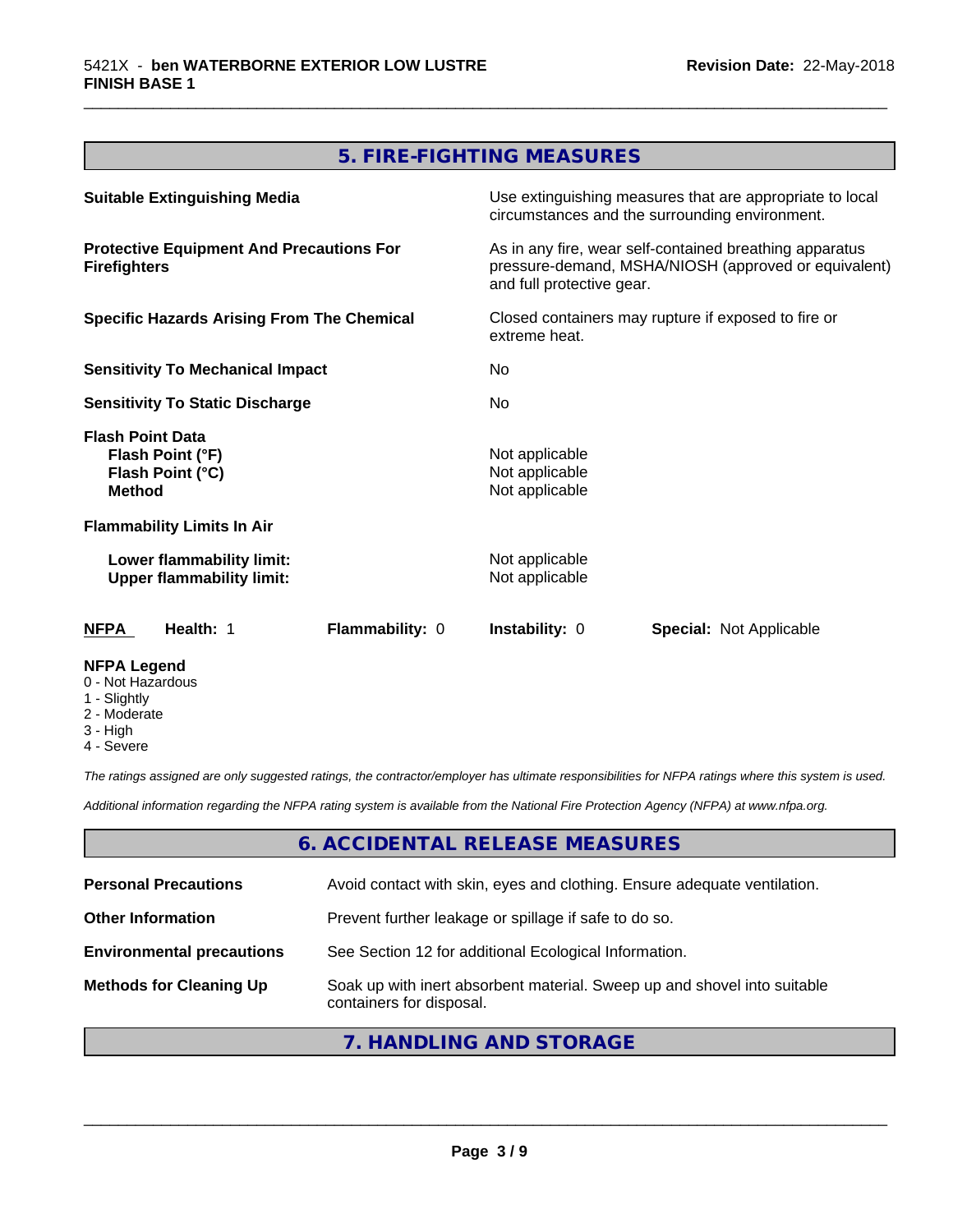| <b>Handling</b>               | Avoid contact with skin, eyes and clothing. Avoid breathing vapors, spray mists or<br>sanding dust. In case of insufficient ventilation, wear suitable respiratory<br>equipment. |
|-------------------------------|----------------------------------------------------------------------------------------------------------------------------------------------------------------------------------|
| <b>Storage</b>                | Keep container tightly closed. Keep out of the reach of children.                                                                                                                |
| <b>Incompatible Materials</b> | No information available                                                                                                                                                         |

**8. EXPOSURE CONTROLS/PERSONAL PROTECTION**

#### **Exposure Limits**

| Chemical name                              | <b>ACGIH TLV</b>                               | <b>OSHA PEL</b>                                        |
|--------------------------------------------|------------------------------------------------|--------------------------------------------------------|
| Titanium dioxide                           | 10 mg/m $3$ - TWA                              | 15 mg/m $3$ - TWA                                      |
| Kaolin                                     | $2 \text{ mg/m}^3$ - TWA                       | 15 mg/m <sup>3</sup> - TWA<br>$5 \text{ mg/m}^3$ - TWA |
| Zinc oxide                                 | 2 mg/m <sup>3</sup> - TWA<br>10 $mq/m3$ - STEL | 5 mg/m <sup>3</sup> - TWA<br>15 mg/m $3$ - TWA         |
| Urea, N-(3,4-dichlorophenyl)-N,N-dimethyl- | 10 mg/m $3$ - TWA                              | N/E                                                    |

#### **Legend**

ACGIH - American Conference of Governmental Industrial Hygienists Exposure Limits OSHA - Occupational Safety & Health Administration Exposure Limits N/E - Not Established

| <b>Engineering Measures</b>          | Ensure adequate ventilation, especially in confined areas.                             |
|--------------------------------------|----------------------------------------------------------------------------------------|
| <b>Personal Protective Equipment</b> |                                                                                        |
| <b>Eye/Face Protection</b>           | Safety glasses with side-shields.                                                      |
| <b>Skin Protection</b>               | Protective gloves and impervious clothing.                                             |
| <b>Respiratory Protection</b>        | In case of insufficient ventilation wear suitable respiratory equipment.               |
| lleedana Maaareeda                   | المفصولوموميوم وامون الموم وروموه والمواطنة الموم ومربو اوبارام والأرب لمولومه والمزور |

**Hygiene Measures** Avoid contact with skin, eyes and clothing. Remove and wash contaminated clothing before re-use. Wash thoroughly after handling.

**9. PHYSICAL AND CHEMICAL PROPERTIES**

| Appearance                  | liquid                   |
|-----------------------------|--------------------------|
| Odor                        | little or no odor        |
| <b>Odor Threshold</b>       | No information available |
| Density (Ibs/gal)           | $10.5 - 10.9$            |
| <b>Specific Gravity</b>     | $1.25 - 1.31$            |
| рH                          | No information available |
| <b>Viscosity (cps)</b>      | No information available |
| Solubility(ies)             | No information available |
| <b>Water solubility</b>     | No information available |
| <b>Evaporation Rate</b>     | No information available |
| Vapor pressure @20 °C (kPa) | No information available |
| Vapor density               | No information available |
| Wt. % Solids                | $40 - 50$                |
| Vol. % Solids               | $30 - 40$                |
| Wt. % Volatiles             | $50 - 60$                |
| Vol. % Volatiles            | $60 - 70$                |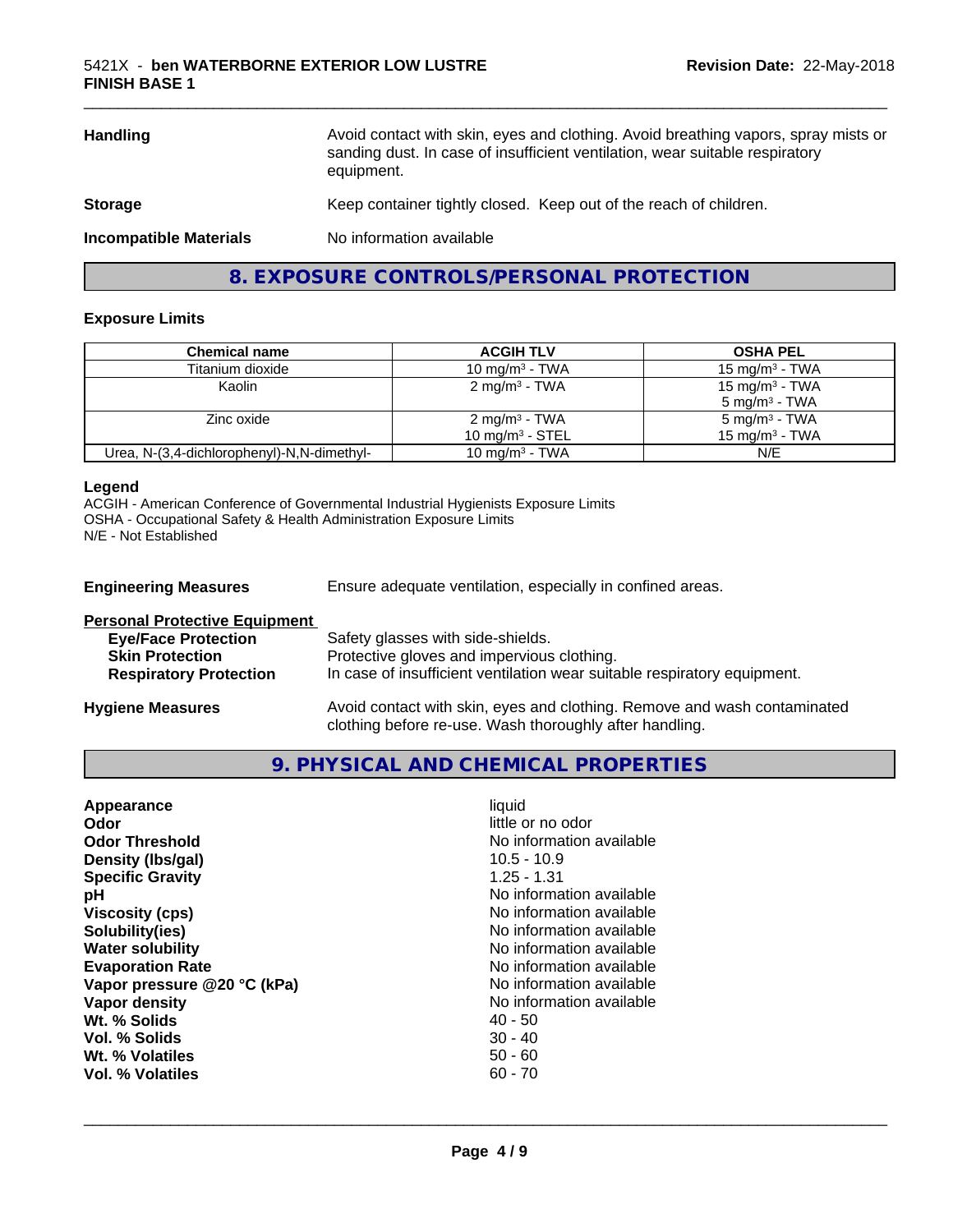#### 5421X - **ben WATERBORNE EXTERIOR LOW LUSTRE FINISH BASE 1**

| <b>VOC Regulatory Limit (g/L)</b>    | < 50                     |
|--------------------------------------|--------------------------|
| <b>Boiling Point (°F)</b>            | 212                      |
| <b>Boiling Point (°C)</b>            | 100                      |
| <b>Freezing Point (°F)</b>           | 32                       |
| <b>Freezing Point (°C)</b>           | 0                        |
| Flash Point (°F)                     | Not applicable           |
| Flash Point (°C)                     | Not applicable           |
| <b>Method</b>                        | Not applicable           |
| Flammability (solid, gas)            | Not applicable           |
| <b>Upper flammability limit:</b>     | Not applicable           |
| Lower flammability limit:            | Not applicable           |
| <b>Autoignition Temperature (°F)</b> | No information available |
| <b>Autoignition Temperature (°C)</b> | No information available |
| Decomposition Temperature (°F)       | No information available |
| Decomposition Temperature (°C)       | No information available |
| <b>Partition coefficient</b>         | No information available |
|                                      |                          |

## **10. STABILITY AND REACTIVITY**

\_\_\_\_\_\_\_\_\_\_\_\_\_\_\_\_\_\_\_\_\_\_\_\_\_\_\_\_\_\_\_\_\_\_\_\_\_\_\_\_\_\_\_\_\_\_\_\_\_\_\_\_\_\_\_\_\_\_\_\_\_\_\_\_\_\_\_\_\_\_\_\_\_\_\_\_\_\_\_\_\_\_\_\_\_\_\_\_\_\_\_\_\_

| <b>Reactivity</b>                       | Not Applicable                           |
|-----------------------------------------|------------------------------------------|
| <b>Chemical Stability</b>               | Stable under normal conditions.          |
| <b>Conditions to avoid</b>              | Prevent from freezing.                   |
| <b>Incompatible Materials</b>           | No materials to be especially mentioned. |
| <b>Hazardous Decomposition Products</b> | None under normal use.                   |
| Possibility of hazardous reactions      | None under normal conditions of use.     |

| Information on likely routes of exposure<br><b>Principal Routes of Exposure</b> Eye contact, skin contact and inhalation.<br>No information available<br>No information available<br>Delayed and immediate effects as well as chronic effects from short and long-term exposure<br>May cause slight irritation.<br>Substance may cause slight skin irritation. Prolonged or repeated contact may dry<br>skin and cause irritation.<br>May cause irritation of respiratory tract. |                                                                              | 11. TOXICOLOGICAL INFORMATION |  |
|----------------------------------------------------------------------------------------------------------------------------------------------------------------------------------------------------------------------------------------------------------------------------------------------------------------------------------------------------------------------------------------------------------------------------------------------------------------------------------|------------------------------------------------------------------------------|-------------------------------|--|
|                                                                                                                                                                                                                                                                                                                                                                                                                                                                                  | <b>Product Information</b>                                                   |                               |  |
|                                                                                                                                                                                                                                                                                                                                                                                                                                                                                  |                                                                              |                               |  |
|                                                                                                                                                                                                                                                                                                                                                                                                                                                                                  |                                                                              |                               |  |
|                                                                                                                                                                                                                                                                                                                                                                                                                                                                                  | <b>Acute Toxicity</b>                                                        |                               |  |
|                                                                                                                                                                                                                                                                                                                                                                                                                                                                                  | <b>Product Information</b>                                                   |                               |  |
|                                                                                                                                                                                                                                                                                                                                                                                                                                                                                  | Symptoms related to the physical, chemical and toxicological characteristics |                               |  |
|                                                                                                                                                                                                                                                                                                                                                                                                                                                                                  | <b>Symptoms</b>                                                              |                               |  |
|                                                                                                                                                                                                                                                                                                                                                                                                                                                                                  |                                                                              |                               |  |
|                                                                                                                                                                                                                                                                                                                                                                                                                                                                                  | Eye contact<br><b>Skin contact</b>                                           |                               |  |
|                                                                                                                                                                                                                                                                                                                                                                                                                                                                                  | <b>Inhalation</b>                                                            |                               |  |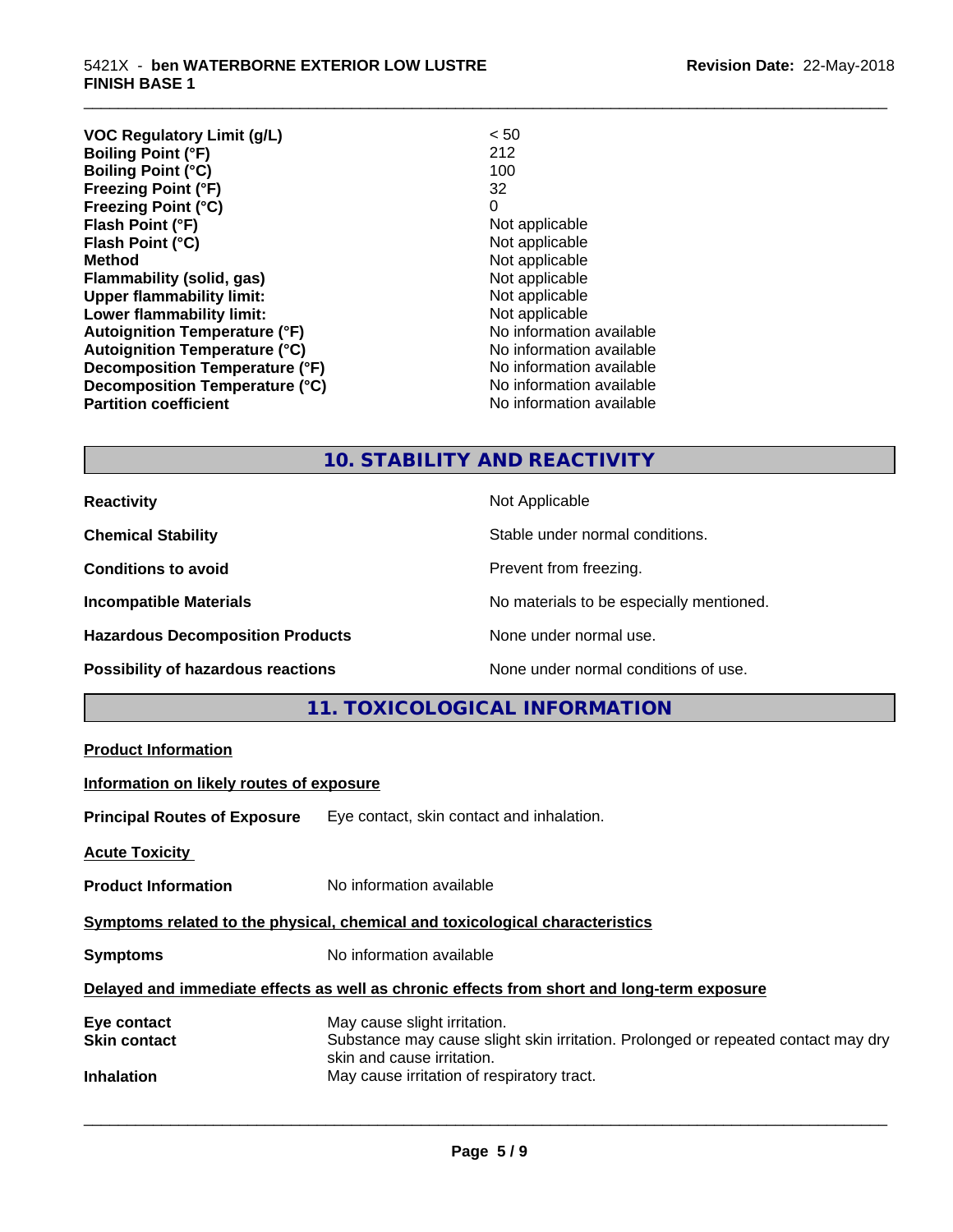| Ingestion                       | Ingestion may cause gastrointestinal irritation, nausea, vomiting and diarrhea. |
|---------------------------------|---------------------------------------------------------------------------------|
| <b>Sensitization</b>            | No information available                                                        |
| <b>Neurological Effects</b>     | No information available.                                                       |
| <b>Mutagenic Effects</b>        | No information available.                                                       |
| <b>Reproductive Effects</b>     | May damage fertility or the unborn child.                                       |
| <b>Developmental Effects</b>    | No information available.                                                       |
| <b>Target organ effects</b>     | No information available.                                                       |
| <b>STOT - single exposure</b>   | No information available.                                                       |
| <b>STOT - repeated exposure</b> | No information available.                                                       |
| Other adverse effects           | No information available.                                                       |
| <b>Aspiration Hazard</b>        | No information available                                                        |

\_\_\_\_\_\_\_\_\_\_\_\_\_\_\_\_\_\_\_\_\_\_\_\_\_\_\_\_\_\_\_\_\_\_\_\_\_\_\_\_\_\_\_\_\_\_\_\_\_\_\_\_\_\_\_\_\_\_\_\_\_\_\_\_\_\_\_\_\_\_\_\_\_\_\_\_\_\_\_\_\_\_\_\_\_\_\_\_\_\_\_\_\_

#### **Numerical measures of toxicity**

**The following values are calculated based on chapter 3.1 of the GHS document**

**ATEmix (oral)** 45906 mg/kg

#### **Component Information**

Titanium dioxide LD50 Oral: > 10000 mg/kg (Rat) Kaolin LD50 Oral: > 5000 mg/kg (Rat) Zinc oxide LD50 Oral: 5000 mg/kg (Rat) LC50 Inhalation (Dust):  $> 5700$  mg/m<sup>3</sup> (Rat, 4 hr.) 1-Methyl-2-pyrrolidinone LD50 Oral: 3598 mg/kg (Rat) LD50 Dermal: 2000 mg/kg (Rabbit) Urea, N-(3,4-dichlorophenyl)-N,N-dimethyl- LD50 Oral: 1017 mg/kg (Rat) LD50 Dermal: > 5000 mg/kg (Rat)

#### **Carcinogenicity**

*The information below indicateswhether each agency has listed any ingredient as a carcinogen:.*

| <b>Chemical</b><br>name       | <b>IARC</b>                      | <b>NTP</b> | ດເ⊔∧<br>U∂⊓⊬   |
|-------------------------------|----------------------------------|------------|----------------|
|                               | . .<br>2B<br>: Human<br>Possible |            | Listed<br>____ |
| <br>dioxide<br><b>itanium</b> | Carcinogen                       |            |                |

• Although IARC has classified titanium dioxide as possibly carcinogenic to humans (2B), their summary concludes: "No significant exposure to titanium dioxide is thought to occur during the use of products in which titanium dioxide is bound to other materials, such as paint."

#### **Legend**

IARC - International Agency for Research on Cancer NTP - National Toxicity Program OSHA - Occupational Safety & Health Administration

**12. ECOLOGICAL INFORMATION**

#### **Ecotoxicity Effects**

The environmental impact of this product has not been fully investigated.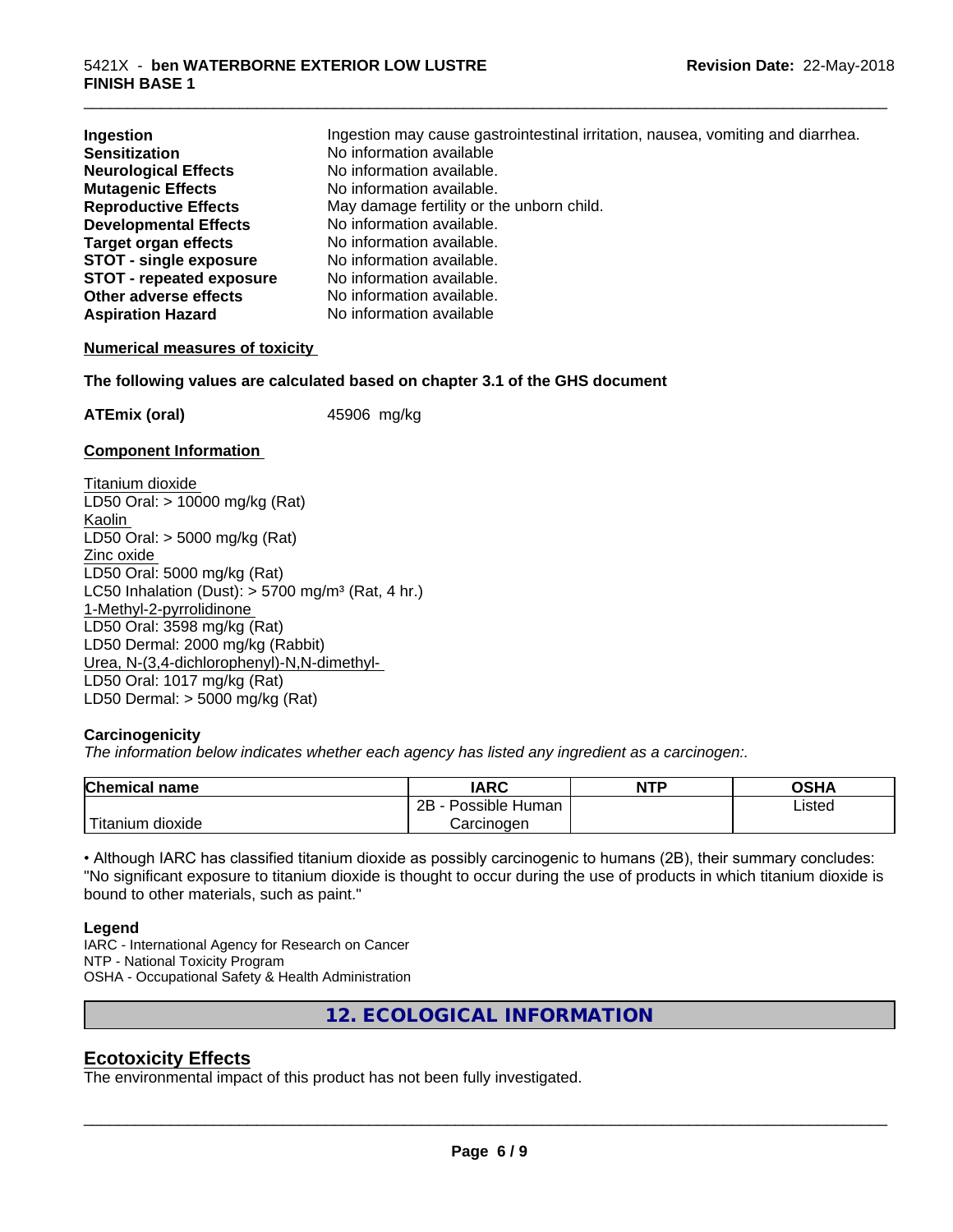\_\_\_\_\_\_\_\_\_\_\_\_\_\_\_\_\_\_\_\_\_\_\_\_\_\_\_\_\_\_\_\_\_\_\_\_\_\_\_\_\_\_\_\_\_\_\_\_\_\_\_\_\_\_\_\_\_\_\_\_\_\_\_\_\_\_\_\_\_\_\_\_\_\_\_\_\_\_\_\_\_\_\_\_\_\_\_\_\_\_\_\_\_

#### **Product Information**

#### **Acute Toxicity to Fish**

No information available

**Acute Toxicity to Aquatic Invertebrates**

No information available

**Acute Toxicity to Aquatic Plants** No information available

**Persistence / Degradability**

No information available.

**Bioaccumulation** There is no data for this product.

**Mobility in Environmental Media**

No information available.

#### **Ozone**

No information available

#### **Component Information**

#### **Acute Toxicity to Fish**

Titanium dioxide  $\overline{\text{LC50:}}$  > 1000 mg/L (Fathead Minnow - 96 hr.) Urea, N-(3,4-dichlorophenyl)-N,N-dimethyl- LC50: 3.5 mg/L (Rainbow Trout - 96 hr.)

#### **Acute Toxicity to Aquatic Invertebrates**

No information available

#### **Acute Toxicity to Aquatic Plants**

No information available

|                              | 13. DISPOSAL CONSIDERATIONS                                                                                                                                                                                               |
|------------------------------|---------------------------------------------------------------------------------------------------------------------------------------------------------------------------------------------------------------------------|
| <b>Waste Disposal Method</b> | Dispose of in accordance with federal, state, and local regulations. Local<br>requirements may vary, consult your sanitation department or state-designated<br>environmental protection agency for more disposal options. |
|                              | 14. TRANSPORT INFORMATION                                                                                                                                                                                                 |
| <b>DOT</b>                   | Not regulated                                                                                                                                                                                                             |
| <b>ICAO / IATA</b>           | Not regulated                                                                                                                                                                                                             |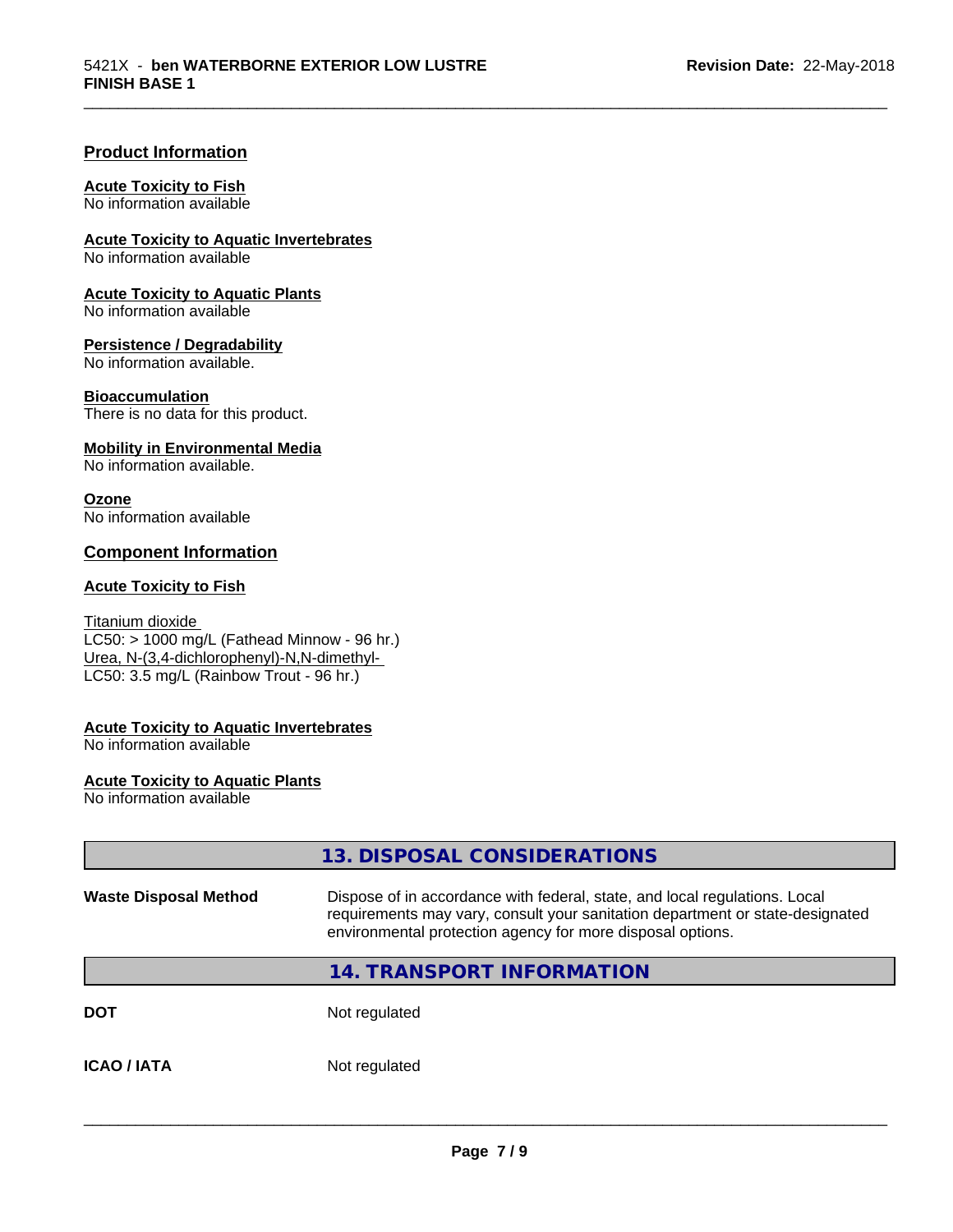# **IMDG / IMO** Not regulated **15. REGULATORY INFORMATION**

#### **International Inventories**

| <b>TSCA: United States</b> | Yes - All components are listed or exempt. |
|----------------------------|--------------------------------------------|
| <b>DSL: Canada</b>         | Yes - All components are listed or exempt. |

#### **Federal Regulations**

#### **SARA 311/312 hazardous categorization**

| Acute health hazard               | Yes |  |
|-----------------------------------|-----|--|
| Chronic Health Hazard             | Yes |  |
| Fire hazard                       | Nο  |  |
| Sudden release of pressure hazard | N٥  |  |
| Reactive Hazard                   | Nο  |  |

#### **SARA 313**

Section 313 of Title III of the Superfund Amendments and Reauthorization Act of 1986 (SARA). This product contains a chemical or chemicals which are subject to the reporting requirements of the Act and Title 40 of the Code of Federal Regulations, Part 372:

| <b>Chemical name</b> | <b>CAS No.</b> | <b>Weight-%</b> | <b>CERCLA/SARA 313</b><br>(de minimis concentration) |
|----------------------|----------------|-----------------|------------------------------------------------------|
| Zinc oxide           | 1314-13-2      |                 |                                                      |

\_\_\_\_\_\_\_\_\_\_\_\_\_\_\_\_\_\_\_\_\_\_\_\_\_\_\_\_\_\_\_\_\_\_\_\_\_\_\_\_\_\_\_\_\_\_\_\_\_\_\_\_\_\_\_\_\_\_\_\_\_\_\_\_\_\_\_\_\_\_\_\_\_\_\_\_\_\_\_\_\_\_\_\_\_\_\_\_\_\_\_\_\_

#### **Clean Air Act,Section 112 Hazardous Air Pollutants (HAPs) (see 40 CFR 61)**

This product contains the following HAPs:

*None*

#### **US State Regulations**

#### **California Proposition 65**

**AVIMARNING:** Cancer and Reproductive Harm– www.P65warnings.ca.gov

#### **State Right-to-Know**

| <b>Chemical name</b>                 | <b>Massachusetts</b> | <b>New Jersey</b> | Pennsylvania |
|--------------------------------------|----------------------|-------------------|--------------|
| Titanium dioxide                     |                      |                   |              |
| Kaolin                               |                      |                   |              |
| Zinc oxide                           |                      |                   |              |
| Urea.                                |                      |                   |              |
| N-(3,4-dichlorophenyl)-N,N-dimethyl- |                      |                   |              |

#### **Legend**